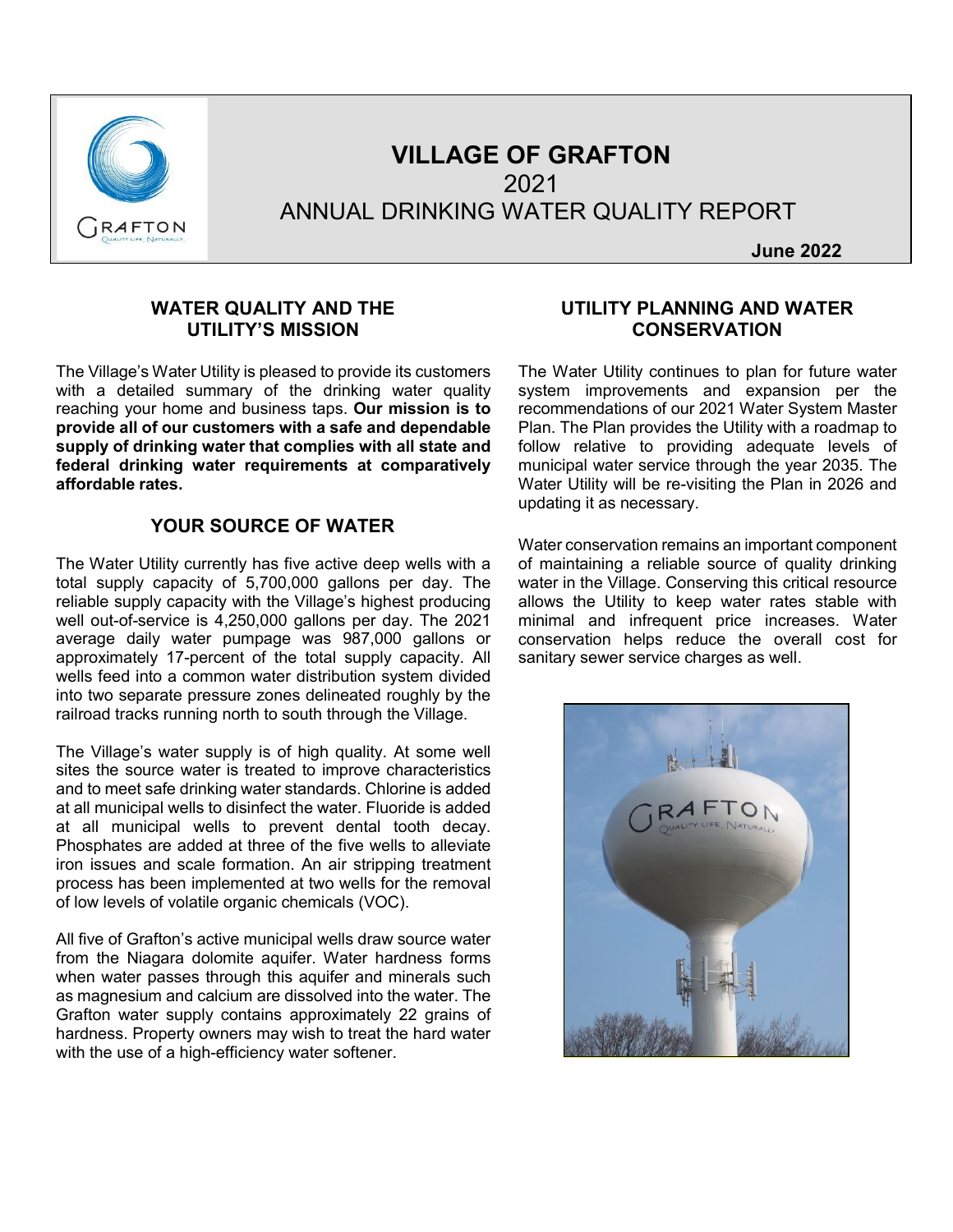# **EDUCATIONAL INFORMATION**

The sources of drinking water for both tap water and bottled water include rivers, lakes, streams, ponds, reservoirs, springs and wells. As water travels over the surface of the land or through the ground, it dissolves naturally occurring minerals and in some cases, radioactive material, and can pick up substances resulting from the presence of animals or from human activity.

Contaminants that may be present in groundwater sources include:

- 1. Microbial contaminants such as viruses and bacteria which may come from sewage treatment plants, septic systems, agricultural livestock operations and wildlife.
- 2. Inorganic contaminants such as salts and metals which can be naturallyoccurring or result from urban stormwater runoff, industrial or domestic wastewater discharges, oil and gas production, mining or farming.
- 3. Pesticides and herbicides which may come from a variety of sources such as agriculture, urban stormwater runoff and residential uses.
- 4. Organic chemical contaminants including synthetic and volatile organic chemicals which are by-products of industrial processes and petroleum production, and can also come from gas stations, urban stormwater runoff and septic systems.
- 5. Radioactive contaminants which can be naturally occurring or be the result of oil and gas production and mining activities.

All drinking water including bottled water may be expected to contain at least small traces of some contaminants. The presence of contaminants does not necessarily indicate that the water poses a health risk. The Environmental Protection Agency (EPA) prescribes regulations that limit the amount of certain contaminants in drinking water provided by public water systems in order to ensure that tap water is safe to drink. Alternately, Food and Drug Administration (FDA) regulations establish limits for contaminants in bottled water which must provide the same level of protection for public health.

#### **IMPORTANT HEALTH INFORMATION**

Some people are more vulnerable to contaminants in drinking water than the general population, especially those whose immune systems have been compromised by disease or medical treatment. Individuals undergoing cancer treatment, those who have undergone organ transplants, people with HIV/AIDS, the elderly and infants may be particularly at risk from infections due to weakened immune systems. Those at risk should consult with their primary health care providers. Guidelines on appropriate means to lessen the risk of infection by microbiological contaminants are available from the EPA's Safe Drinking Water Hotline toll-free at (800) 426-4791 or by visiting www.epa.gov/safewater

#### **ADDITIONAL HEALTH INFORMATION: LEAD**

Elevated levels of **lead** can be particularly harmful to infants, young children and pregnant women if present in a drinking water supply. The lead present in drinking water comes from various materials and related components used in the construction and assembly of water services and a property's interior plumbing. Infants and children who drink water containing lead concentrations in excess of EPA action levels could potentially experience delays in their physical and/or mental development.

#### **WATER PUMPAGE & QUALITY INFO**

**T**he 2021 maximum daily water pumpage occurred on 5/26/2021 (1.429 MG). The minimum daily pumpage was on 3/20/2021 (0.626 MG).

**F**or 2021, the month with the highest average daily water demand was June (1.211 MG). The month with the lowest average daily demand was November (0.691 MG).

**W**ell #6 was the Village's largest producing well. In 2021 it delivered 131 MG.

**O**f the total 360.4 MG of water pumped in 2021, 66-percent of the total volume was supplied to the Village's west side pressure zone and 34-percent to the east side pressure zone.

**I**n 2021, the Utility collected 135 bacteriological samples from the Village's water distribution system and another 20 samples from the five Village well sites. All 155 bacteriological samples tested safe.

**A**verage 2021 water system residual values reported: fluoride (0.71 ppm), free available chlorine (0.44 ppm), and polyphosphate (0.46 ppm).

**C**ommonly requested water system inorganic average values: hardness (377 ppm), iron (0.2 ppm), chloride (30 ppm), sodium (24 ppm), and nitrates (0.7 ppm).

**S**odium Hypochlorite is fed into the Village's drinking water supply at all municipal well site locations for disinfection purposes.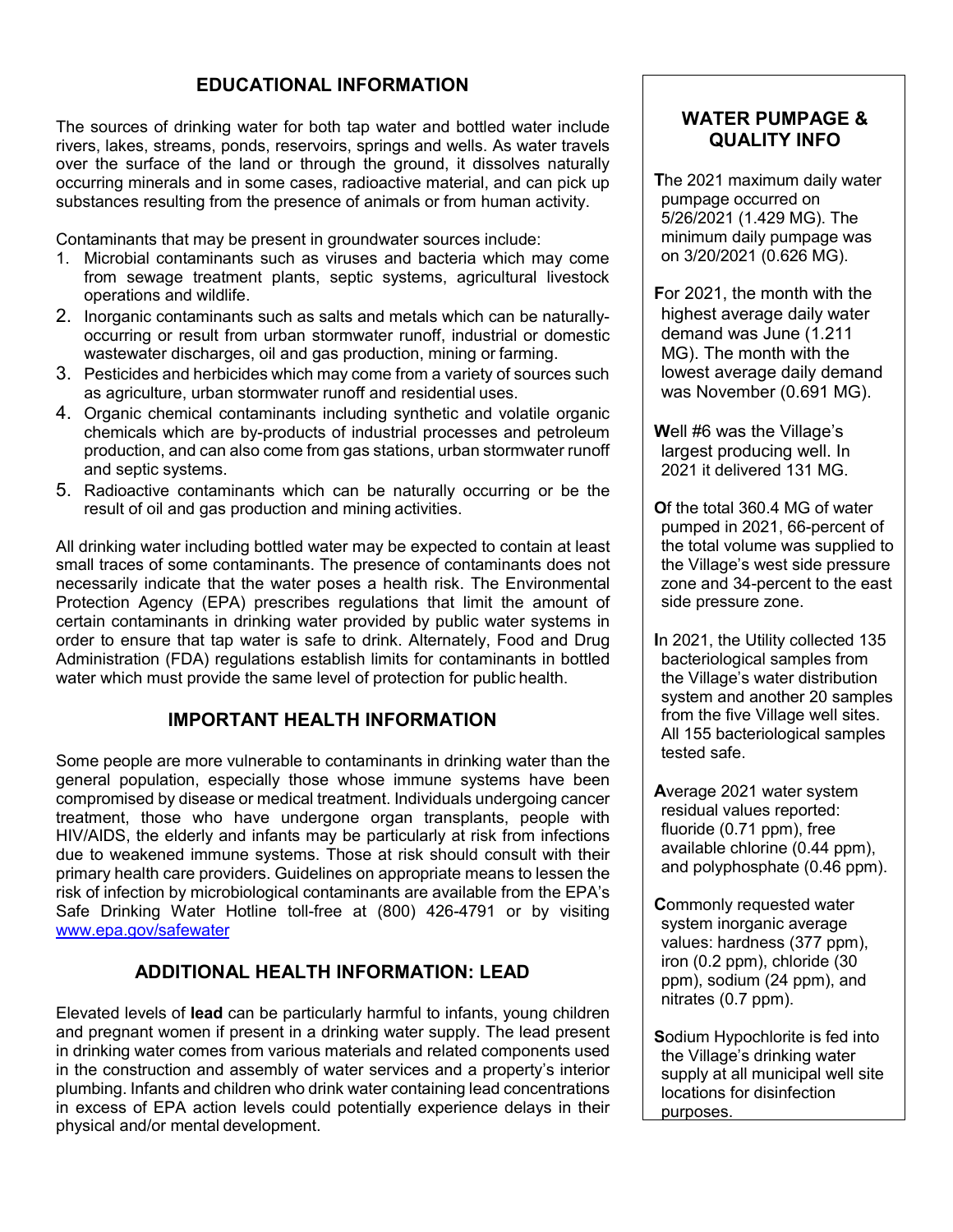#### **ADDITIONAL HEALTH INFORMATION: LEAD; continued**

Lead concentrations may accumulate over time as drinking water sits idle from non-use in plumbing fixtures. It is recommended that water customers flush these same fixtures for up to 2 minutes prior to any drinking or cooking use in order to minimize the potential for lead exposure. You may wish to have your water tested if you are unsure of the presence of lead in your drinking water. The Water Utility can assist its customers with obtaining proper lead testing kits. Information on lead in drinking water and what steps can be taken to minimize exposure is available by calling the EPA's Safe Drinking Water Hotline toll-free at (800) 426-4791 or by visitin[gwww.epa.gov/safewater/lead.](http://www.epa.gov/safewater/lead)

| <b>Contaminants</b><br>(Units)       | <b>MCL</b>      | <b>MCLG</b>     | Max.<br>Level<br><b>Found</b> | Range                       | <b>Sample Date</b><br>(prior to 2021) | <b>Violation</b> | <b>Typical Source of Contamination</b>                                                                                          |  |
|--------------------------------------|-----------------|-----------------|-------------------------------|-----------------------------|---------------------------------------|------------------|---------------------------------------------------------------------------------------------------------------------------------|--|
| <b>Inorganic Contaminants</b>        |                 |                 |                               |                             |                                       |                  |                                                                                                                                 |  |
| Arsenic, ppb                         | 10              | 0               | 4.5                           | $0.14 - 4.5$                | 3/17/2020                             | No               | Erosion of natural deposits; runoff from orchards;<br>runoff from glass and electronics production wastes                       |  |
| Barium, ppb                          | 2000            | 2000            | 150                           | $49.0 -$<br>150             | 3/17/2020                             | No               | Discharge of drilling wastes; discharge from metal<br>refineries; erosion of natural deposits                                   |  |
| Copper, ppb                          | $AL =$<br>1300  | 1300            | $\overline{710}$<br>(90%)     | 2 of 30<br>results<br>>AL   | $9/16/2020 -$<br>9/22/2020            | No               | Corrosion of household plumbing systems; erosion<br>of natural deposits; leaching from wood<br>preservatives                    |  |
| Fluoride, ppm                        | 4               | 4               | 0.76                          | $0.43 -$<br>1.6             | 3/17/2020                             | No               | Erosion of natural deposits; water additive which<br>promotes strong teeth; discharge from fertilizer and<br>aluminum factories |  |
| Lead, ppb                            | $AL =$<br>15    | 0               | 3.3<br>$(90\%)$               | $0$ of 30<br>results<br>>AL | $9/16/2020 -$<br>9/22/2020            | No               | Corrosion of household plumbing systems; erosion<br>of natural deposits                                                         |  |
| Nickel, ppb                          | 100             | N/A             | 1.1                           | $0.9 -$<br>1.1              | 3/17/2020                             | No               | Naturally occurs in soils, ground water, and surface<br>waters; used in electroplating, stainless steel and<br>alloy products   |  |
| <b>Nitrate</b><br>(NO3-N), ppm       | $\overline{10}$ | $\overline{10}$ | $\overline{2.3}$              | $0.15 -$<br>2.3             |                                       | No               | Runoff from fertilizer use; leaching from septic<br>tanks, sewage; erosion of natural deposits                                  |  |
| Sodium, ppm                          | N/A             | N/A             | 23.0                          | $11.0 -$<br>23.0            | 3/17/2020                             | No               | N/A                                                                                                                             |  |
| Thallium, ppb                        | 2.0             | 2.0             | 0.28                          | $0.00 -$<br>0.28            | 3/17/2020                             | No               | Heavy metal found in trace amounts within the<br>earth's crust; not found free within the environment                           |  |
| <b>Volatile Organic Chemicals</b>    |                 |                 |                               |                             |                                       |                  |                                                                                                                                 |  |
| Bromodichloro-<br>methane, ppb       | 80              | $\mathbf 0$     | 3.5                           | $0.0 - 3.5$                 |                                       | No               | By-product of drinking water chlorination                                                                                       |  |
| Bromoform, ppb                       | 80              | 0               | 1.6                           | $0.0 -$<br>1.6              |                                       | No               | By-product of drinking water chlorination                                                                                       |  |
| Chloroform, ppb                      | 80              | N/A             | 2.5                           | $0.0 -$<br>2.5              |                                       | No               | By-product of drinking water chlorination                                                                                       |  |
| Dibromochloro-<br>methane, ppb       | 80              | N/A             | 4.1                           | $0.0 - 4.1$                 |                                       | No               | By-product of drinking water chlorination                                                                                       |  |
| $1,1,1 -$<br>Trichloroethane, ppb    | 200             | 200             | 0.0                           | $0.0 - 0.0$                 |                                       | No               | Discharge from metal degreasing sites and other<br>factories                                                                    |  |
| 1,1 Dichloroethylene,<br>ppb         | $\overline{7}$  | $\overline{7}$  | 0.0.                          | $0.0 -$<br>0.0              |                                       | No               | Discharge from industrial chemical factories                                                                                    |  |
| Cis 1,2 - Dichloro-<br>ethylene, ppb | 70              | 70              | 0.91                          | $0.0 - 0.91$                |                                       | No               | Discharge from industrial chemical factories                                                                                    |  |
| Tetrachloroethylene,<br>ppb          | 5               | 0               | 0.0                           | $0.0 - 0.0$                 |                                       | No               | Leaching from PVC pipes; discharge from factories<br>and dry cleaners                                                           |  |
| Trichloroethylene, ppb               | 5               | 0               | 0.0                           | $0.0 - 0.0$                 |                                       | No               | Discharge from metal degreasing sites and other<br>factories                                                                    |  |
| Carbon Tetrachloride,<br>ppb         | 5               | 0               | 0.0                           | $0.0 - 0.0$                 |                                       | No               | Discharge from chemical plants and other industrial<br>activities                                                               |  |

# **DRINKING WATER TEST RESULTS**

| Vinyl Chloride, ppb | 0.2 | 0.0 | $-0.0$<br>0.0 | Leaching from PVC pipes; discharge from plastic<br>No<br>factories |  |
|---------------------|-----|-----|---------------|--------------------------------------------------------------------|--|
|                     |     |     |               |                                                                    |  |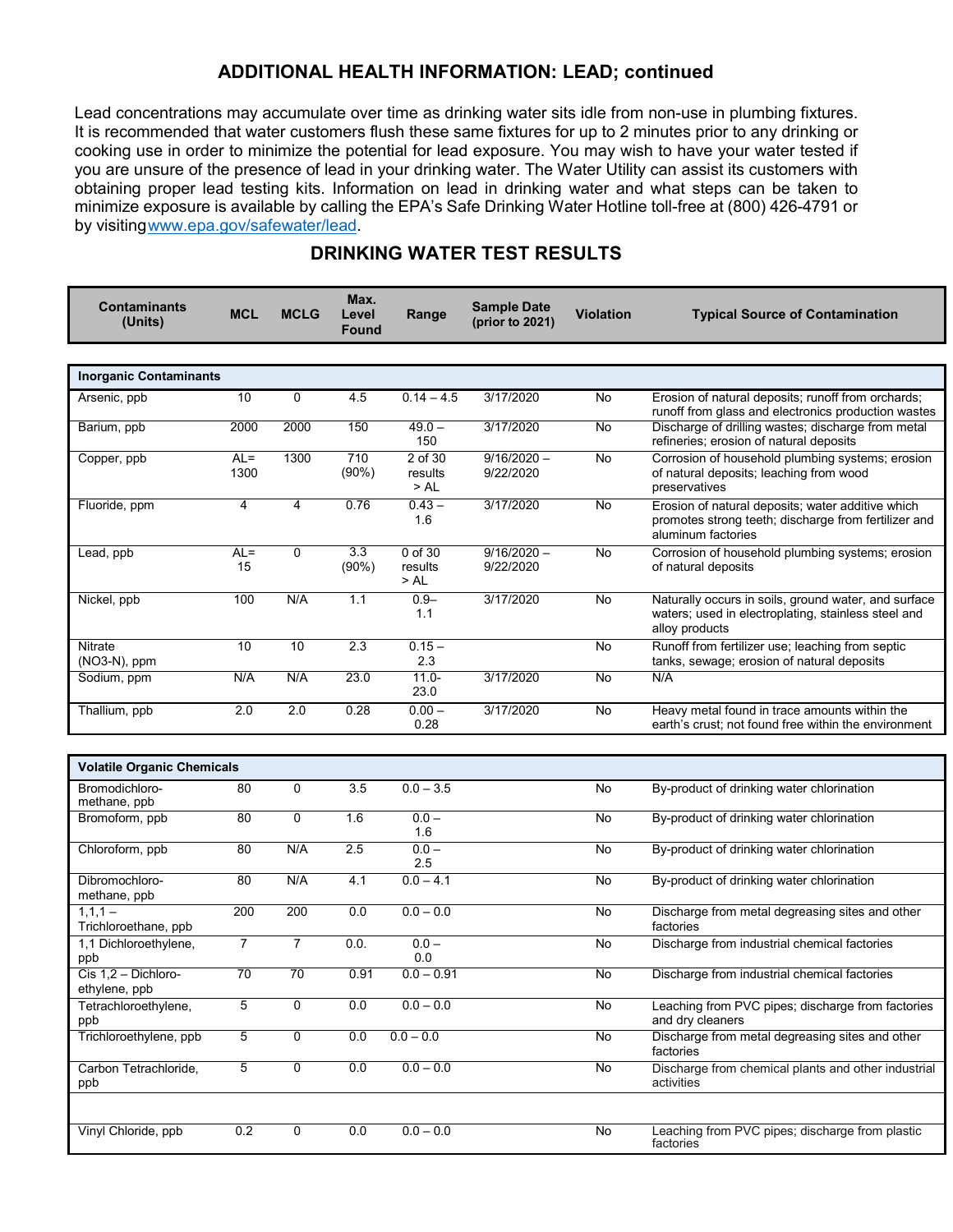# **DRINKING WATER TEST RESULTS**

| <b>Contaminants</b><br>(Units)        | <b>MCL</b> | <b>MCLG</b> | Max.<br>Level<br><b>Found</b> | Range                   | <b>Sample Date</b><br>(prior to 2021)  | <b>Violation</b> | <b>Typical Source of Contamination</b>                                                                |  |
|---------------------------------------|------------|-------------|-------------------------------|-------------------------|----------------------------------------|------------------|-------------------------------------------------------------------------------------------------------|--|
| <b>Disinfection Byproducts</b>        |            |             |                               |                         |                                        |                  |                                                                                                       |  |
| TTHM, ppb                             | 80         | 0           | 12.0                          | $9.7 -$                 |                                        | No               | By-product of drinking water chlorination                                                             |  |
| HAA5, ppb                             | 60         | 60          | 3.4                           | 12.0<br>$0.41 -$<br>3.4 |                                        | No               | By-product of drinking water chlorination                                                             |  |
| <b>Radioactive Contaminants</b>       |            |             |                               |                         |                                        |                  |                                                                                                       |  |
| Gross Alpha Uranium<br>& Radon, pCi/L | 30         | 0           | 1.42                          | 1.42<br>$+/-1.55$       | 4/13/2020                              | No               | Erosion of natural deposits                                                                           |  |
| Radium 228, total<br>pCi/L            | 5          | $\Omega$    | 0.607                         | 0.607<br>$+/-0.334$     | 4/13/2020                              | No               | Erosion of natural deposits                                                                           |  |
| <b>Unregulated Contaminants</b>       |            |             |                               |                         |                                        |                  |                                                                                                       |  |
| Sulfate, ppm                          | N/A        | N/A         | 54.0                          | $26.0 -$<br>54.0        | 3/16/2017                              | No               | Occurs naturally in many minerals within soils and<br>rock formations containing groundwater          |  |
| 1,4-Dioxane, ppb                      | N/A        | N/A         | 2.4                           | $0.0 -$<br>2.4          | 5/26/2015                              | No               | Commercially produced stabilizer and solvent;<br>released through spills and illegal disposal         |  |
| Isopropyl benzene, ppb                | N/A        | N/A         | 0.22                          | $0.13 -$<br>0.22        | 5/26/2015                              | No               | Organic compound commonly found in crude oil<br>and refined fuels                                     |  |
| Methyl-tert-butyl-ether,<br>ppb       | N/A        | N/A         | 0.18                          | 0.18                    | 9/8/2015                               | No               | Leaking underground and above ground fuel<br>storage tanks, refueling spills and pipeline failure     |  |
| Chlorate, ppb                         | N/A        | N/A         | 140                           | $0.0 -$<br>140          | 5/26/2015                              | No               | By-product of drinking water chlorination                                                             |  |
| Molybdenum, ppb                       | N/A        | N/A         | 1.8                           | $0.0 -$<br>1.8          | 5/26/2015                              | No               | Naturally occurring in soils at low levels                                                            |  |
| Strontium, ppb                        | N/A        | N/A         | 2400                          | $339 -$<br>2400         | 5/26/2015                              | No               | Naturally occurring within various soil minerals                                                      |  |
| Hexavalant chromium,<br>ppb           | N/A        | N/A         | 0.046                         | $0.0 -$<br>0.46         | 5/26/2015                              | No               | Man-made chemical compound commonly found in<br>pigments, metal finishing and wood preservatives      |  |
| 1,1-Dichloroethane,<br>ppb            | N/A        | N/A         | 0.71                          | $0.0 -$<br>0.71         |                                        | No               | Used in the manufacture of various chemicals, use<br>as a solvent, previous use as an anesthetic      |  |
| Manganese, ppb                        | N/A        | N/A         | 31.0                          | $0.0 -$<br>31.0         | 3/20/2018,<br>9/17/2018 &<br>9/26/2018 | No               | Metal not found freely in the environment; used as<br>metal alloy in production of stainless steel    |  |
| Monochloroacetic acid,<br>ppb         | N/A        | N/A         | 0.0                           | $0.0 -$<br>0.0          |                                        | No               | By-product of drinking water chlorination                                                             |  |
| Bromochloroacetic<br>acid, ppb        | N/A        | N/A         | 1.9                           | $1.4 -$<br>1.9          | 3/20/2018 &<br>9/17/2018               | No               | By-product of drinking water chlorination                                                             |  |
| Bromodichloroacetic<br>acid, ppb      | N/A        | N/A         | 1.9                           | $1.3 -$<br>1.9          | 3/20/2018 &<br>9/17/2018               | No               | By-product of drinking water chlorination                                                             |  |
| Chlorodibromoacetic<br>acid, ppb      | N/A        | N/A         | 0.98                          | $0.61 -$<br>0.98        | 3/20/2018 &<br>9/17/2018               | No               | By-product of drinking water chlorination                                                             |  |
| Monobromoacetic<br>acid, ppb          | N/A        | N/A         | 0.64                          | $0.0 -$<br>0.64         | 3/20/2018 &<br>9/17/2018               | No               | By-product of drinking water chlorination; used in<br>printing operations and plastics manufacturing  |  |
| Dibromoacetic acid,<br>ppb            | N/A        | N/A         | 1.7                           | $0.91 -$<br>1.7         | 3/20/2018 &<br>9/17/2018               | No               | By-product of drinking water chlorination                                                             |  |
| Dichloroacetic acid,<br>ppb           | N/A        | N/A         | 1.6                           | $1.3 -$<br>1.6          | 3/20/2018 &<br>9/17/2018               | No               | By-product of drinking water chlorination; used for<br>cosmetic treatments and as topical medications |  |
| Trichloroacetic acid,<br>ppb          | N/A        | N/A         | 0.57                          | $0.0 -$<br>0.57         | 3/20/2018 &<br>9/17/2018               | No               | By-product of drinking water chlorination; used for<br>cosmetic treatments and as topical medications |  |
| Tribromoacetic acid,<br>ppb           | N/A        | N/A         | 0.0                           | $0.0 -$<br>0.0          | 3/20/2018 &<br>9/17/2018               | No               | By-product of drinking water chlorination                                                             |  |
| HAA6Br, ppb                           | N/A        | N/A         | 6.5                           | $4.8 -$<br>6.5          | 9/17/2018                              | No               | By-product of drinking water chlorination                                                             |  |
| HAA9, ppb                             | N/A        | N/A         | 8.1                           | $6.7 -$<br>8.1          | 9/17/2018                              | No               | By-product of drinking water chlorination                                                             |  |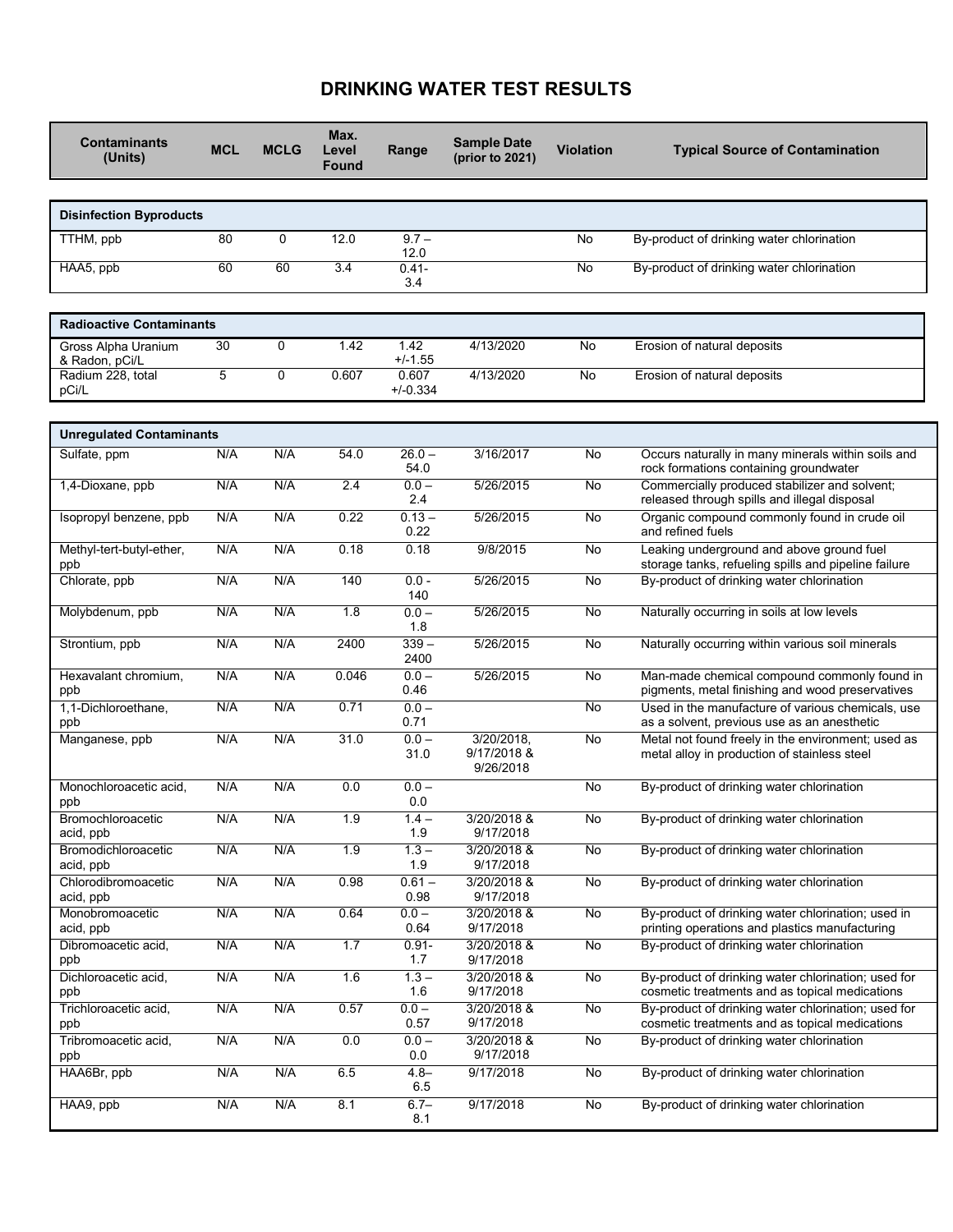**NOTE:** Unregulated contaminants are those for which the EPA has not yet established drinking water standards. The purpose of unregulated contaminant monitoring is to assist the EPA in determining the occurrence of unregulated contaminants in public drinking water supplies and whether future regulation via maximum contaminant levels (MCL) is warranted. The EPA requires all public water systems to periodically participate in this unregulated contaminant monitoring and reporting.

### **DETECTED CONTAMINANTS**

The Village of Grafton's water supply was tested for a fairly significant number of contaminants in 2021 and even more so over the previous 5 years. Many of these contaminants are tested on a quarterly basis, but others are sampled on a less frequent semi-annual, annual or tri-annual basis. The contaminants listed above in the tables were detected in the Village's water supply either at well entry point locations or out within the Village's water distribution system. A contaminant will appear in the tables without a sample date if it was detected in 2021. If the contaminant was not monitored last year, but was detected in the last 5 years of compliance sampling, it will appear in the tables along with the actual sample date.

#### **SUMMARY OF WATER QUALITY DATA**

The Water Utility routinely monitors your drinking water according to Federal and State regulations. The water quality table included with this report shows the results of our treated water supply monitoring for the period of January 1 to December 31, 2021 unless a prior sampling date is identified. The table includes many scientific terms and acronyms. The following definitions may help clarify the data presented. Please feel free to contact the Water Utility with any questions you may have.

| <b>Acronym</b>               | <b>Definition</b>                                                                                                                                                                                                                                                             |
|------------------------------|-------------------------------------------------------------------------------------------------------------------------------------------------------------------------------------------------------------------------------------------------------------------------------|
| <b>AL</b>                    | Action Level - The concentration of a contaminant, which if exceeded, triggers treatment or other<br>regulatory requirements which a water system must follow.                                                                                                                |
| Level 1<br><b>Assessment</b> | A Level 1 assessment is a study of the water system to identify potential problems and determine, if<br>possible, why total coliform bacteria have been found within a water system.                                                                                          |
| Level 2<br><b>Assessment</b> | A Level 2 assessment is a very detailed study of the water system to identify potential problems<br>and determine, if possible, why an E.coli MCL violation has occurred or why total coliform bacteria<br>have been found in a water system, or both, on multiple occasions. |
| <b>MCL</b>                   | Maximum Contaminant Level - The highest level of a contaminant allowed in drinking water.<br>MCLs are set as close to the MCLGs as feasible using the best available treatment technology.                                                                                    |
| <b>MCLG</b>                  | Maximum Contaminant Level Goal (MCLG) - The level of a contaminant in drinking water below<br>which there is no known or expected risk to health. MCLGs allow for a margin of safety.                                                                                         |
| <b>MFL</b>                   | Million fibers per liter.                                                                                                                                                                                                                                                     |
| <b>MRDL</b>                  | Maximum Residual Disinfectant Level - The highest level of a disinfectant allowed in drinking water<br>supplies. There is convincing evidence that addition of a disinfectant is necessary for control of<br>microbial contaminants.                                          |
| mrem/year                    | Millirems Per Year - A unit of measurement of radiation absorbed by the body.                                                                                                                                                                                                 |
| <b>ND</b>                    | No Detection - Laboratory analysis indicates that the constituent is not present in a detectable quantity.<br>Also represented in tables as a unit of measurement equaling 0.00.                                                                                              |
| <b>NTU</b>                   | Nephelometric Turbidity Units.                                                                                                                                                                                                                                                |
| pCi/L                        | Picocuries Per Liter - A unit of measurement for radioactivity.                                                                                                                                                                                                               |
| ppm                          | Parts Per Million - Same as milligrams per liter (mg/L). Equivalent to 1-inch over 16 miles.                                                                                                                                                                                  |